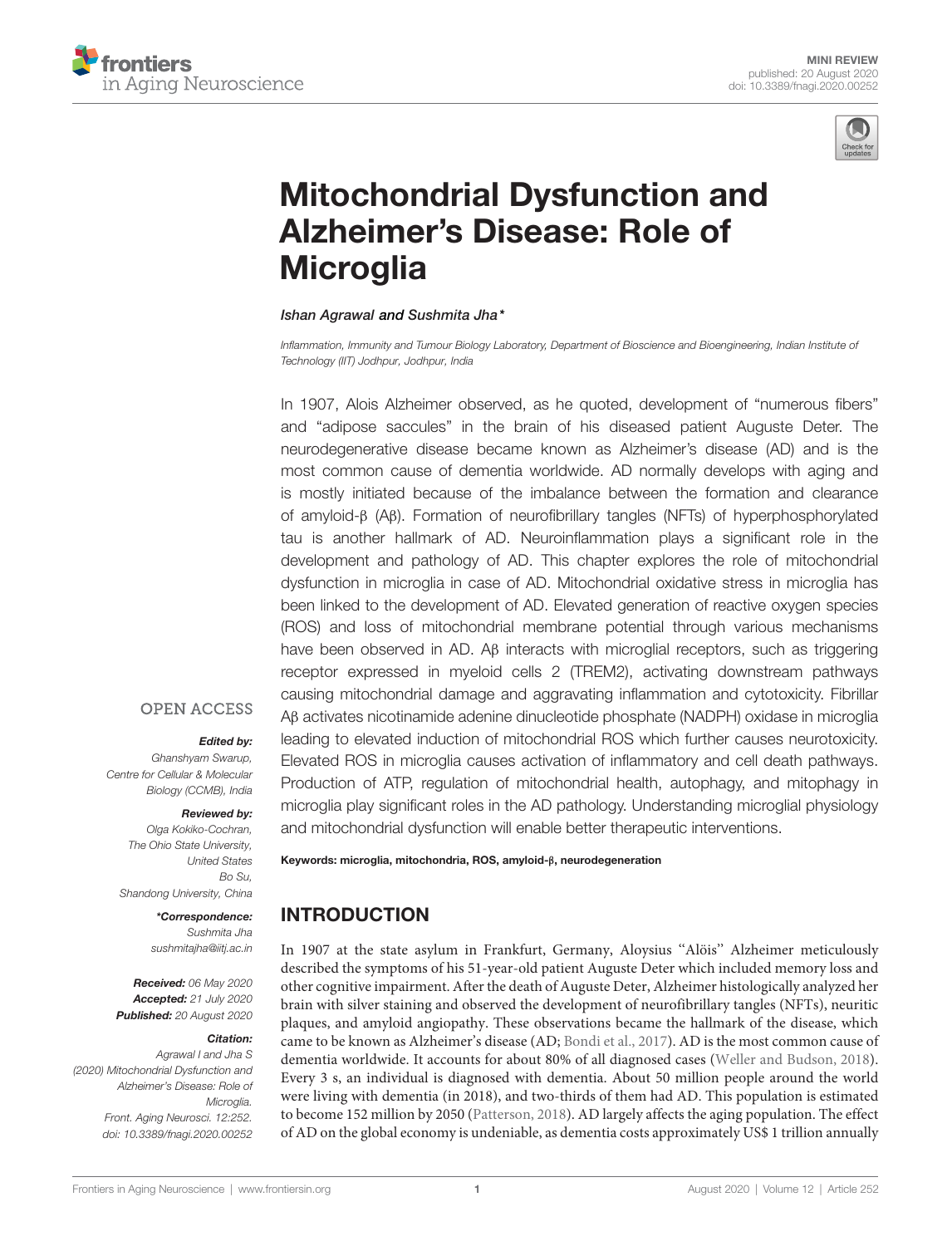(in 2018), which is expected to double by 2030 (Patterson, 2018; Weller and Budson, 2018). In the United States, AD claims more lives than prostate and breast cancer combined and is the number one killer in Wales and England (Patterson, 2018). Rising cases and high mortality of AD highlight the need for a more comprehensive study to improve patient care and future therapeutics. While the genetic, environmental, and immune aspects of AD are being studied extensively, this chapter will focus on the role of mitochondrial dysfunction in microglia in AD pathology.

## ALZHEIMER'S DISEASE

### Genetic Factors

AD is categorized into two forms: sporadic and familial. Almost 99% cases of AD are sporadic, i.e., the exact cause of onset in unknown (Wang et al., 2017). The most definitive cause remains aging. Symptoms generally manifest around the age of 60–65 years. Sporadic AD (SAD) or late-onset AD (LOAD) is most likely driven by genetic as well as environmental factors (Bondi et al., 2017; Lane et al., 2018). The major genetic factor for SAD is the apolipoprotein E (APOE) gene which has three variants: e2, e3, and e4. APOE protein is responsible for packaging and carrying cholesterol and other fats through the bloodstream. Every individual inherits one of the three forms of APOE gene from each parent, most commonly the e3 form. Inheriting e4 significantly increases the risk of developing AD with respect to  $e3$ , whereas inheriting  $e2$  might reduce the risk (Alzheimer's Association, 2018). People inheriting one copy of e4 are three times more likely to develop AD compared with people inheriting two e3 forms, whereas the ones having two copies of e4 are 8–12 times more at risk. However, having e4 form of the APOE gene does not guarantee the development of AD. In the last decade, genome-wide association studies and whole genome sequencing studies have identified several novel genetic factors like triggering receptor expressed in myeloid cells 2 (TREM2), complement C3b/C4b receptor 1 (CR1), CR1 (complement C3b/C4b receptor 1), CD33, and ABCA7 that are associated with a high risk of LOAD (Zheng et al., 2018). Many of these are specifically or preferentially expressed in microglia, TREM2 being the most studied (Hansen et al., 2018). TREM2 is a microglial cell surface receptor central to phagocytosis, chemotaxis, survival, and proliferation of microglia (Carmona et al., 2018). The TREM2 loss-of-function mutation R47H results in a two- to four-fold increase in the risk of AD similar to the risk associated with inheriting one copy of the e4 variant of APOE (Gratuze et al., 2018). TREM2 binds to all three isoforms of APOE and other lipoprotein particles (Gratuze et al., 2018; Zheng et al., 2018). The TREM2–APOE binding is reduced in the case of disease-associated mutations of TREM2 which is believed to affect the pathology of AD (Yeh et al., 2016; Jay et al., 2017; Zheng et al., 2018). APOE–TREM2 crosstalk results in the transcriptional shift in microglia in AD which induces the loss of homeostatic capability of microglia and consequent neurodegeneration (Krasemann et al., 2017; Ennerfelt and Lukens, 2020).

Familial AD (FAD) is characterized by the development of symptoms before the age of 60 or sometimes even 55. If one or more than one member in the family is diagnosed with AD, then the next generation or even siblings are more likely to develop the disease compared with individuals with no family history of AD (Alzheimer's Association, 2018). FAD is associated with the mutation in three proteins: amyloid precursor protein (APP), presenilin 1 (PSEN1), and presenilin 2 (PSEN2). All of these genetic factors associated with SAD and FAD are involved in the imbalance between generation and clearance of amyloid-β (Aβ) plaques (Baranello et al., 2015).

## Pathology

Research in the last two decades has provided compelling, though not definitive, evidence that the major cause of AD is the development and accumulation of Aβ plaques and NFTs. This hypothesis is referred to as the amyloid hypothesis or amyloid cascade hypothesis (Querfurth and LaFerla, 2010; De Strooper and Karran, 2016; Lane et al., 2018). Aβ plaques accumulate outside cells whereas NFTs are formed inside neurons. The accumulation of Aβ plaques and NFTs leads to neurodegeneration causing loss of neurons and synapses. Aβ is produced by the sequential processing of APP by a  $β$ secretase called beta-site amyloid precursor protein–cleaving enzyme 1 (BACE1), and  $\gamma$ -secretase a protein complex which has PSEN1 and PSEN2 as its catalytic subunits (Querfurth and LaFerla, 2010; Scheltens et al., 2016; Sanabria-Castro et al., 2017). Processing of APP leads to the production of 37–43 amino acid Aβ peptides among which  $A\beta_{42}$  is the most toxic. Aβ peptides are resistant to proteolytic degradation and an imbalance between generation and clearance of Aβ leads to its accumulation and development of Aβ plaques. Aβ can spontaneously self-aggregate and can coexist in multiple physical forms. One of the forms contains oligomers of 2–6 peptides that further coalesce to form intermediate assemblies (Querfurth and LaFerla, 2010). Aβ can also form fibrils that assemble into β-pleated sheets resulting in insoluble fibers that make advance amyloid plaques (Querfurth and LaFerla, 2010; Sanabria-Castro et al., 2017). Intermediate amyloids and soluble oligomers are considered as the most neurotoxic forms of Aβ. Aβ peptides are degraded by insulindegrading enzyme (IDE) and neprilysin in the brain (Kanemitsu et al., 2003; Querfurth and LaFerla, 2010). In case of both aging and AD, the expression of IDE and neprilysin decreases, causing an imbalance in the homeostasis of Aβ (Querfurth and LaFerla, 2010; Sanabria-Castro et al., 2017).

Another hallmark of AD is the production and accumulation of NFTs that are primarily composed of hyperphosphorylated tau protein. Tau is a soluble protein present in neurons that plays an important role in maintaining the stability of microtubules (Iqbal et al., 2005). Microtubules provide structural support to neurons and are responsible for healthy axonal transport and neuronal growth (Querfurth and LaFerla, 2010; Sanabria-Castro et al., 2017). Hyperphosphorylation of tau makes it insoluble, reduces its affinity to microtubules and makes it self-associate into paired helical filamentous structures. Hyperphosphorylation also makes tau resistant to degradation by calcium activated neutral proteases, further reducing its turnover with respect to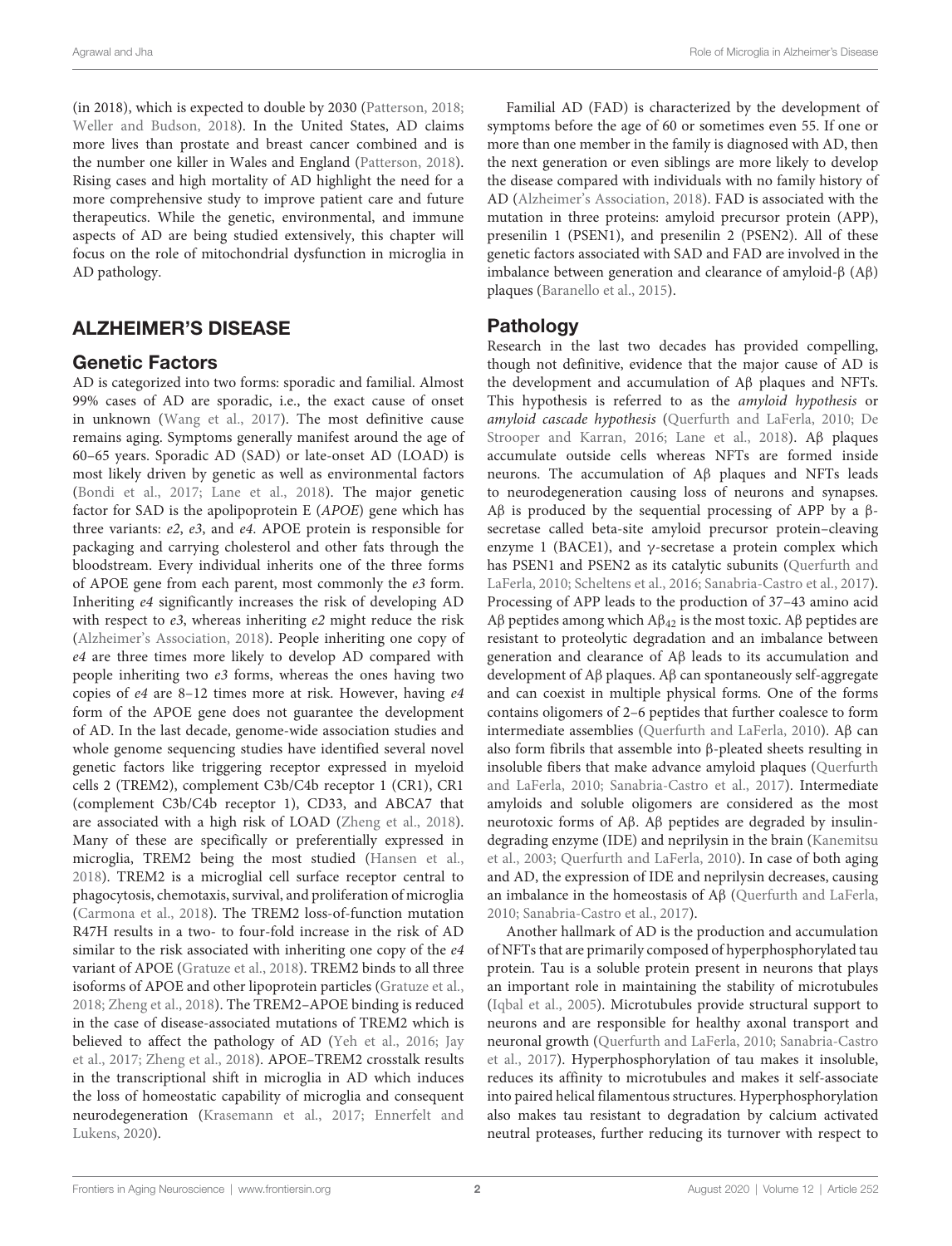normal tau (Wang et al., 1995; Iqbal et al., 2010). Similar to Aβ plaques, intermediate aggregation of the hyperphosphorylated tau is toxic and leads to impaired cognition (Querfurth and LaFerla, 2010; Sanabria-Castro et al., 2017). In the pathology of AD, alterations in tau protein are generally considered to be downstream of Aβ, but in some cases, mutation in tau gene leads to dementia without amyloid plaques raising the possibility that Aβ and tau plaques act independently or even in parallel to enhance each other's toxicity (Scheltens et al., 2016).

Owing to the direct involvement of Aβ and tau plaques in AD pathology, recent studies have elucidated a central role of inflammation in the pathophysiology of AD (Kinney et al., 2018). Microglia are the brain's resident immune cells and play a central role in AD-related inflammation. Microglia aggregate around plaques and clear them by phagocytosis. The process is more efficient if the plaques are complexed with low-density lipoproteins, apoE and clusterin. Aβ interacts with microglia via CD 36 and heterodimer of toll-like receptor 4 and 6. This interaction seems to activate the NLRP3 inflammasome which results in the secretion of IL-1β (Stewart et al., 2010; Gold and El Khoury, 2015). Prolonged expression of these cytokines is cytotoxic and contributes to disease pathology (Hansen et al., 2018).

# MITOCHONDRIA IN NEURODEGENERATION AND ALZHEIMER'S DISEASE

Mitochondria are defined as the powerhouse of the cell. They are responsible for ATP generation, reactive oxygen species (ROS) formation, intracellular calcium homeostasis, and apoptosis (Flannery and Trushina, 2019). Mitochondrial dynamics of fusion, fission, turnover, and transport is governed by energy demand as well as environmental stimuli (Chen and Chan, 2009; Flannery and Trushina, 2019). Mitochondria can multiply through fission and the number can reduce by the process of mitochondrial fusion. Defective mitochondria are removed by a well-organized process called mitophagy (Cenini and Voos, 2019; Flannery and Trushina, 2019). The brain demands high metabolic energy to function; therefore, healthy mitochondria are a prerequisite for a healthy brain. In neurons, mitochondria are needed for energy metabolism, buffering of calcium concentration for fundamental cellular processes, neurotransmission, and for membrane potential generation (Cenini and Voos, 2019). It is for these reasons that the demand and turnover of mitochondria in neurons is high. Mitochondrial dysfunction in neurons has been considered an important factor in all neurodegenerative diseases including AD. Aβ has been reported to damage mitochondria and interfere with its functioning (Lezi and Swerdlow, 2012). ''Mitochondrial cascade hypothesis'' for AD was introduced in 2004 which considers mitochondrial dysfunction as the prerequisite that further triggers the events leading to LOAD (Cenini and Voos, 2019; Flannery and Trushina, 2019). Impaired oxidative phosphorylation (OXPHOS), decreased production of ATP, and increase in oxidative stress are well documented in AD (Wang et al., 2014; Flannery and Trushina, 2019). As oxidative stress increases with the defect in OXPHOS, an increase in Aβ and phosphorylated tau has been reported (Flannery and Trushina, 2019). Imbalance in mitochondrial dynamics of fission and fusion also occur in AD leading to irregular mitochondrial distribution in neurons. Mitochondrial biogenesis is also impaired in AD (Cenini and Voos, 2019). Many neurological diseases are related to hereditary or non-hereditary changes in mitochondria that may lead to inflammation. Damage to mitochondria leads to deficiency in energy production, oxidative stress, and generation of mitochondria-derived damage-associated molecular patterns, causing inflammation and neuronal damage (Mathew et al., 2012; Wilkins et al., 2017). Recently, mitochondrial dysfunction in microglia has also been reported to play a significant role in the pathogenesis of AD and other neurological disorders (Picone et al., 2014; Cenini and Voos, 2019; Flannery and Trushina, 2019). Studying mitochondrial dysfunction in microglia is an emerging and promising field of study for understanding the energy dynamics and pathology of AD. This chapter will elucidate the effect of mitochondrial dysfunction in AD with a focus on microglia.

# Microglia and Mitochondrial Dysfunction in AD

Microglia are the resident immune cells of the brain. They are critical to immunity and homeostasis in the central nervous system. Dysregulated microglial function has been related to inflammatory, autoimmune, and infectious diseases as well as Alzheimer's and Parkinson's diseases. Aβ activates microglia leading to secretion of proinflammatory cytokines such as IL-1β, IL-6, and TNF-α (Mosher and Wyss-Coray, 2014). Aβ is related to increased expression of nicotinamide adenine dinucleotide phosphate (NADPH), inducible nitric oxide synthase (iNOS), and ROS that along with proinflammatory cytokine release leads to sustained inflammation and neuronal damage (Mosher and Wyss-Coray, 2014; von Bernhardi et al., 2015).

### TREM2 and Mitochondrial Dysfunction

Microglia respond to Aβ through phagocytosis and through receptors present on them. Complement receptors, Fc receptors, toll-like receptors (TLRs), receptor for advanced glycosylation end products (RAGE), and triggering receptor expressed by myeloid cells 2 (TREM2) are some of the receptors involved (Doens and Fernández, 2014; Fu et al., 2014). Recently, Ulland et al. (2017) reported that TREM2 plays a role in maintaining metabolic fitness of microglia in 5×FAD mouse model of AD. The authors measured the ratio of lipidated LC3II (microtubule-associated protein 1 light chain 3) to non-lipidated LC3I in microglia of 5×FAD mice. Lipidated LC3 is called LC3II and is used as a marker for detecting autophagic vesicles (Tanida et al., 2008). The authors found that microglia from 5×FAD mice that lack TREM2 had high lipidated LC3II to non-lipidated LC3I ratio and increased number of autophagic vesicles than microglia from the 5×FAD wild-type mice (Ulland et al., 2017). Increased number of autophagic vesicles were also observed in AD patients having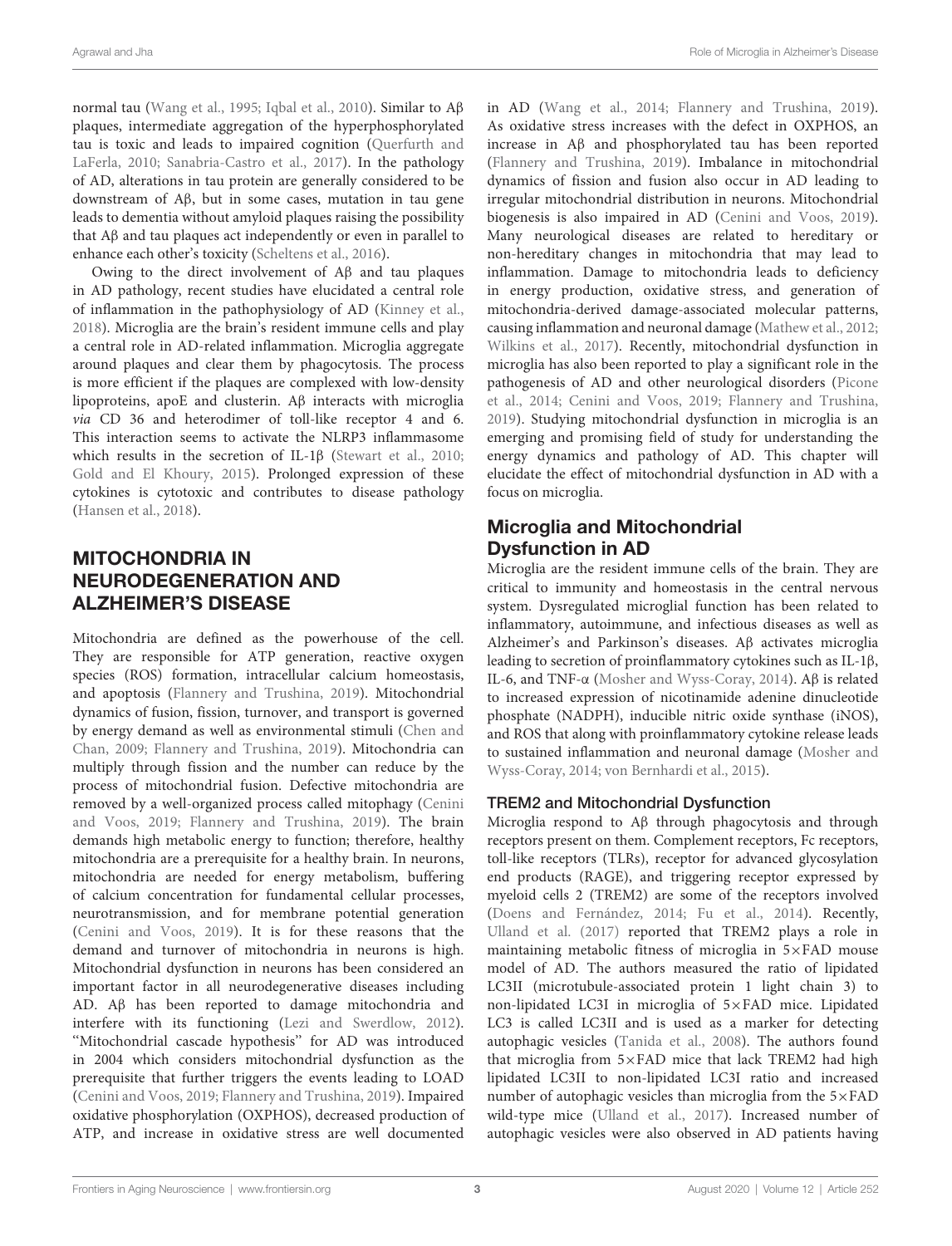TREM2 risk variants R47H and R62H (Jin et al., 2014; Ulland et al., 2017). The number of mitochondria and ATP level were less in TREM2−/<sup>−</sup> microglia from 5×FAD mice. The authors reported that TREM2 deficiency leads to impaired mammalian target of rapamycin (mTOR) signaling pathway, which plays a major role in regulation of autophagy and increases autophagy. Decreased phosphorylation of mTOR effector molecules 4EBP1 (eukaryotic translation initiation factor 4E binding protein 1, a translational repressor), Akt (protein kinase B, a serine/threonine kinase), and NDRG1 (N-myc downstream regulated gene 1, regulates cell growth, differentiation, and hormone responses) was observed in TREM2<sup>-/-</sup> microglia from  $5\times$ FAD mice. Increasing the supply of ATP by treating TREM2−/<sup>−</sup> mice with cyclocreatine, an analog of creatine that can supply ATP, improved microglial metabolism, microglial response to Aβ, and regulated autophagy. The relation between cellular pathways affected by TREM2 and mitochondrial health in microglia needs further investigation. However, it was evident that TREM2 is needed by microglia to respond to Aβ in an energetically sustainable way (Ulland et al., 2017). Pan et al. saw that sodium rutin (NaR), a sodium salt of natural flavonoid rutin (quercetin-3-rutinoside), can also reduce Aβ pathology in TREM2-deficient mice by significantly enhancing the ATP production. NaR treatment increased the microglial oxygen consumption rate which indicated an enhanced mitochondrial OXPHOS (Pan et al., 2019). The authors observed that biotin–rutin is getting localized to mitochondria, suggesting NaR may directly affect mitochondrial metabolism. Treatment with rotenone/antimycin A, which reduces OXPHOS, reduced the phagocytosis of Aβ by microglia. On the other hand, galactose treatment, which enhances OXPHOS, increased Aβ phagocytosis. TREM2 and ATP both are very important factors for the phagocytosis of Aβ by microglia. Treatment of microglia with NaR enhanced TREM2 expression and rescued TREM2-deficient microglia from energy deficits through OXPHOS. It may be possible that prolonged treatment of  $TREM2^{-/-}$  mice with NaR may lead to increased phagocytosis of Aβ and hence reduction in AD pathology (Pan et al., 2019). TREM also affects tau pathology in AD. TREM2 deficiency and disease-associated TREM2 have been linked to increased tauopathy (Bemiller et al., 2017). Leyns et al. (2019) investigated TREM2 in correlation with tau and Aβ and found that TREM2-R47H and TREM2 deficiency increased the chances of tau seeding and spread in neurons in the vicinity of Aβ plaques. However, in an independent study, Leyns et al. (2017) reported that impaired TREM2 signaling in microglia reduces neuroinflammation and neurodegeneration. Both studies used different mouse models which may explain the varying findings (Leyns et al., 2017, 2019). The level of soluble TREM2, TREM2 secreted from the microglia, has also been reported to correlate with total and phosphorylated tau in AD patients' cerebrospinal fluid (Piccio et al., 2016). Links between TREM2 and tau pathology have been investigated in few studies but not in association with mitochondrial dysfunction in microglia (Bemiller et al., 2017; Gratuze et al., 2018). Association between TREM2, tau, and mitochondrial dysfunction needs further

investigation and may reveal a better understanding of energy dynamics of AD.

#### Mitophagy in Microglia

Microglial mitophagy plays a significant role in controlling neuroinflammation in AD. Phagocytosis and clearance of Aβ depends on mitochondrial health. It has been observed that the efficiency of microglia to clear Aβ plaques reduces chronic inflammation and mitochondrial dysfunction. Restoring mitochondrial function and mitophagy in microglia helps reduce neuroinflammation and is therefore neuroprotective (Lautrup et al., 2019). Fang et al. (2019) observed that there was an increase in damaged mitochondria in APP/PS1 mice, mouse models for AD, and a 60% reduction in mitophagy in the hippocampus of these mice with respect to WT mice. The authors treated APP/PS1 mice with mitophagy inducers urolithin A (UA) or actinonin (AC) and found that this increased mitophagy and decreased the number of damaged mitochondria. There was also an increase in phagocytosis of Aβ. Microglia reduced the number and lengths of process indicating their shift toward phagocytic morphology. In addition, the expression of CD68, an engulfment-associated protein, increased in the microglia of treated mice. Increase in phagocytosis might have been caused by an increase in healthy mitochondrial population as phagocytosis is an energy-intensive process. Interestingly, the levels of proinflammatory cytokines IL-6 and TNF-α also reduced in UA- and AC-treated mice. There was a fourfold increase in IL-10 levels in the hippocampal tissue of treated mice (Fang et al., 2019). Previously, it has been reported that IL-10 increases mitophagy in macrophages (Ip et al., 2017; Lautrup et al., 2019). It might be possible that in the case of UA and AC treatment, increased IL-10 further promotes mitophagy in microglia, though it needs further exploration. PTEN-induced kinase 1 (PINK1) is one of the major proteins involved in mitophagy. Knocking down PINK1 in isolated microglia from APP/PS1 and WT mice increased the expression of TNF-α and eliminated the effect of UA treatment. APP/PS1 mice also had an increased expression of NLRP3, IL-1β, and cleaved caspase 1 which was significantly reduced by UA treatment (Fang et al., 2019). Suppressing proinflammatory cytokines has been reported previously to improve microglial phagocytosis in APP/PS1 model. Microglia isolated from NLRP3 and caspase 1 knockout mice show an increase in phagocytosis (Heneka et al., 2013). Lei et al. saw that treatment of BV-2 microglia with mitochonic acid 5 (MA-5), a mitophagy inducer, increases mitochondrial quality, reduces neuroinflammation and mitochondrial apoptosis, and neutralizes ROS overproduction (Lei et al., 2018).

#### Apoptosis and Mitochondria

Aβ may cause apoptosis in microglia. Pifithrin-α treatment along with Aβ significantly reduces the number of apoptotic rat primary microglia. Pifithrin-α is a p53-dependent transcriptional activation inhibitor. Aβ treatment increases cytoplasmic p53 in microglia (Davenport et al., 2010). p53 and Aβ have been reported to localize to mitochondria and induce apoptosis in neuronal cells (Cha et al., 2012; Dai et al., 2016; Maj et al., 2017). However, whether the same phenomena occur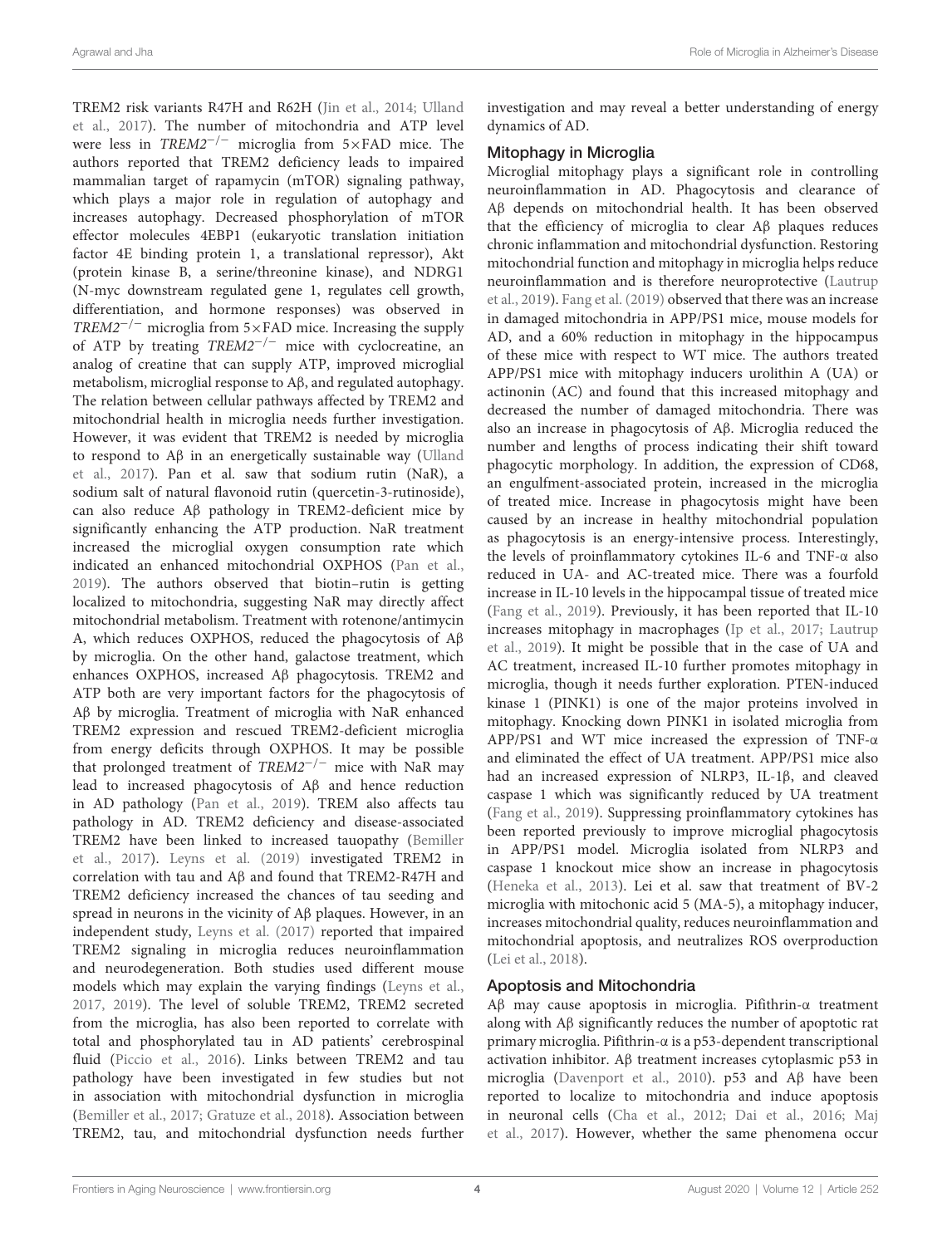in microglia also needs further investigation. Xie et al. (2014) saw that inhibition of mitochondrial fission reduces Aβinduced microglial apoptosis. Mitochondrial division inhibitor 1 (mdivi-1) inhibits mitophagy by selectively inhibiting a mitochondrial fission protein called dynamin-related protein 1 (Drp1). Treatment of BV-2 mouse microglia cell line with mdivi-1 reduced Aβ-induced apoptosis. Pretreatment with mdivi-1 also restored the mitochondrial membrane potential in Aβ-treated BV-2 cells and suppressed cytochrome c (cytc) release and activation of caspase 3 (Xie et al., 2014). Mitochondrial calcium concentration is also important for healthy mitochondria and microglia. In an independent study, Xie et al. (2017) reported that Aβ causes an increase in mitochondrial calcium concentration in microglia through mitochondrial calcium uniporter (MCU). Inhibition of MCU by Ru360 inhibitor reduced the excessive calcium uptake and inhibited apoptosis in Aβ-treated BV-2 and mouse primary microglia. The authors further analyzed that the level of C/-EBP homologous protein (CHOP), an endoplasmic reticulum stress protein related to mitochondrial ROS production, was increasing in Aβ cells which may be leading to cellular cytotoxicity. Ru360 treatment inhibited the production of mitochondrial ROS and reduced the level of CHOP, leading to enhanced cell viability (Xie et al., 2017). These results suggested that

maintaining a healthy population of mitochondria is crucial for microglial apoptosis.

#### P2X<sub>7</sub>R and Mitochondrial Dysfunction

Chiozzi et al. (2019) showed that Aβ-induced mitochondrial toxicity in microglia is  $P2X_7$  receptor ( $P2X_7R$ ) dependent (Sanz et al., 2009; Chiozzi et al., 2019). Treatment of microglia with Aβ causes NFκB activation, NLRP3 activation, and mitochondrial toxicity. In primary mouse microglia and N13 microglial cell line treated with Aβ for 24 h, there was a significant increase in mitochondrial potential, whereas the variation in mitochondrial potential was much less, however significant, in microglia isolated from P2X7R−/<sup>−</sup> mice and N13 cells with reduced expression of P2X<sub>7</sub>R (N13R). A $\beta$  also induced an increase in ROS production in N13 cells that was  $P2X_7R$  dependent (Chiozzi et al., 2019). Aβ-induced mitochondrial toxicity is mediated by cytc (Kim et al., 2002). Aβ-treated N13 cells showed a significant increase in cytc release from mitochondria and accumulation in cytosol. Moreover, 30% lower release of cytc was seen in N13R cells. Release of cytc causes apoptosis in microglia which contributes to AD pathology. The authors also observed that nimodipine, a calcium channel blocker, was able to inhibit Aβ-induced microglial inflammatory response and rescue mitochondria from Aβ-induced toxicity (Chiozzi et al., 2019).



FIGURE 1 | Mitochondrial dysfunction in microglia. Amyloid-β (Aβ) interacts with different receptors present on microglia. Impaired triggering receptor expressed in myeloid cells 2 (TREM2) leads to impaired mammalian target of rapamycin (mTOR) pathway. Impaired mTOR pathway increases autophagy and decreases population of mitochondria which further decrease the production of ATP. Aβ interaction with P2X<sub>7</sub> activates NF-κB and leads to activation of NLRP3 and release of cytochrome *c* (cytc) from mitochondria (mechanism not clear) and apoptosis. Aβ gets phagocytosed through different receptors such as TREM2, toll-like receptors (TLRs), receptor for advanced glycosylation end products (RAGE), and CD36, and internalized Aβ interacts with mitochondrial calcium uniporter (MCU) on mitochondria leading to cell cytotoxicity. Through unknown receptors (?), Aβ decreases mitophagy and also increases reactive oxygen species (ROS) production. All these mechanisms contribute to Alzheimer's Disease (AD) pathogenesis through inflammation or other mechanisms which are still under investigation.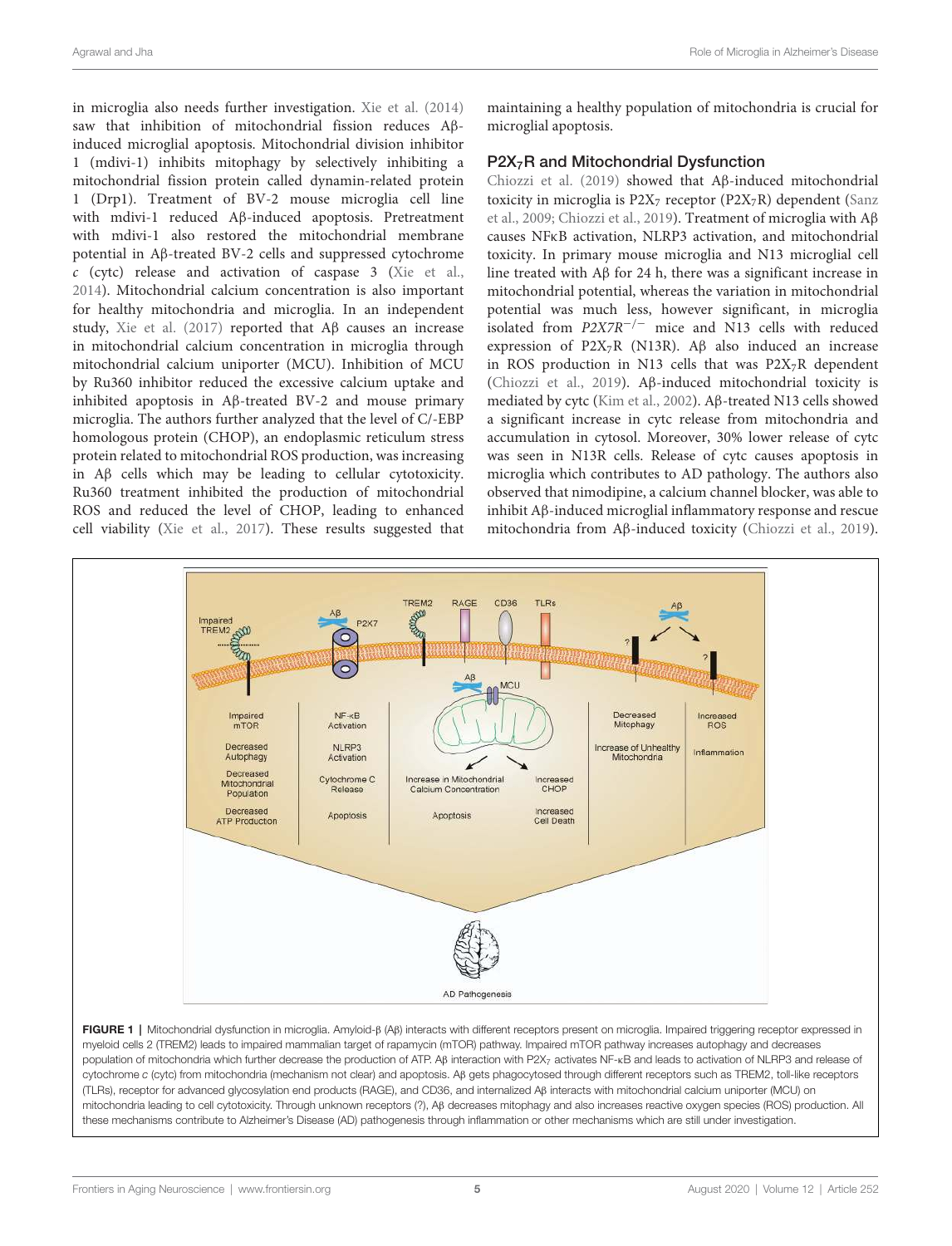Along with mitochondrial hyperpolarization in mitochondria in response to Aβ as reported by Chiozzi et al. (2019), mitochondrial depolarization in microglia also needs to be studied for AD. It needs more detailed study to conclude how Aβ is affecting the membrane potential of mitochondria in microglia and its subsequent effects.

#### Copper and Mitochondrial Dysfunction in AD

Copper homeostasis is affected in AD. Elevated concentration of copper [Cu(II)] has been observed in the cerebrospinal fluid of AD patients (Hozumi et al., 2011). Yu et al. (2015) saw that Cu(II)-Aβ1–40 complex activates BV-2 microglial cell lines which produce TNF-α and nitric oxide, leading to neurotoxicity. Conditioned medium from rat primary microglia treated with Cu(II)-Aβ1–40 was also causing neurotoxicity. Interestingly, it was seen that Cu(II)-Aβ1–40 complex caused an increase in mitochondrial ROS production in BV-2 microglia cell lines. Treatment of BV-2 cell line with N-acetyl-cysteine (NAC), which is a ROS scavenger, reduces the production of TNF-α and nitric oxide. Conditioned media from NAC-treated primary rat microglia in the presence of Cu(II)-Aβ1–40 complex was also not neurotoxic (Yu et al., 2015). Although this highlights the possibility that copper may play a role in mitochondrial dysfunction in microglia in case of AD, further experimental confirmation is needed. Metal ions play a significant role in homeostatic neurological functions and disorders (Liu et al., 2019). Their role with respect to mitochondrial dysfunction in microglia and neurological disorders needs detailed investigation.

#### **CONCLUSION**

Aβ induces inflammatory response in AD through various mechanisms (**Figure 1**). Microglial receptors like TREM2, Fc receptors, formyl peptide receptors, complement receptors, scavenger receptors, RAGE, toll-like receptors (TLRs), NLRP3 inflammasome, and others play a significant role in Aβ-induced inflammation (Doens and Fernández, 2014). Although TREM2 remains the most studied receptor in AD, other receptors need to be investigated as potential regulators of disease pathophysiology and outcome (Zheng et al., 2018). Although the effects of metal ions, such as zinc and iron, on neurons have been studied in AD, the relationship between mitochondrial dysfunction in microglia and metal ions remains largely underexplored (Scott and Orvig, 2009; Sensi et al., 2011; Liu et al., 2019). It is clear that mitochondrial dynamics in microglia also plays a significant role in the progression of AD (Flannery and Trushina, 2019). However, the effect of various factors related to AD on mitochondrial health in microglia is still underexplored. Most of the drugs regulating microglia-related AD pathology are still in experimental stages (**Figure 2**). The effect of mitochondrial ROS generation on mitochondrial health



FIGURE 2 | Role of different drugs in improving AD pathology. mdivi-1 inhibits mitochondrial fission and inhibits the release of cytc, which in turn increases cell viability. Ru-360 decreases excessive calcium uptake by mitochondria and reduces the expression of C/-EBP homologous protein (CHOP) on the endoplasmic reticulum. This inhibits ROS production. Urolithin A (UA) and actinonin (AC) increases phagocytosis of Aβ and increases mitophagy which reduces the number of damaged mitochondria inside cells. UA and AC also increase the expression of IL-10 and inhibit IL-6 and TNF-α. Mitochonic acid 5 (MA-5) also increases mitophagy and decreases the production of ROS. These drug effects enhanced cell viability, and reduced inflammation and AD pathology.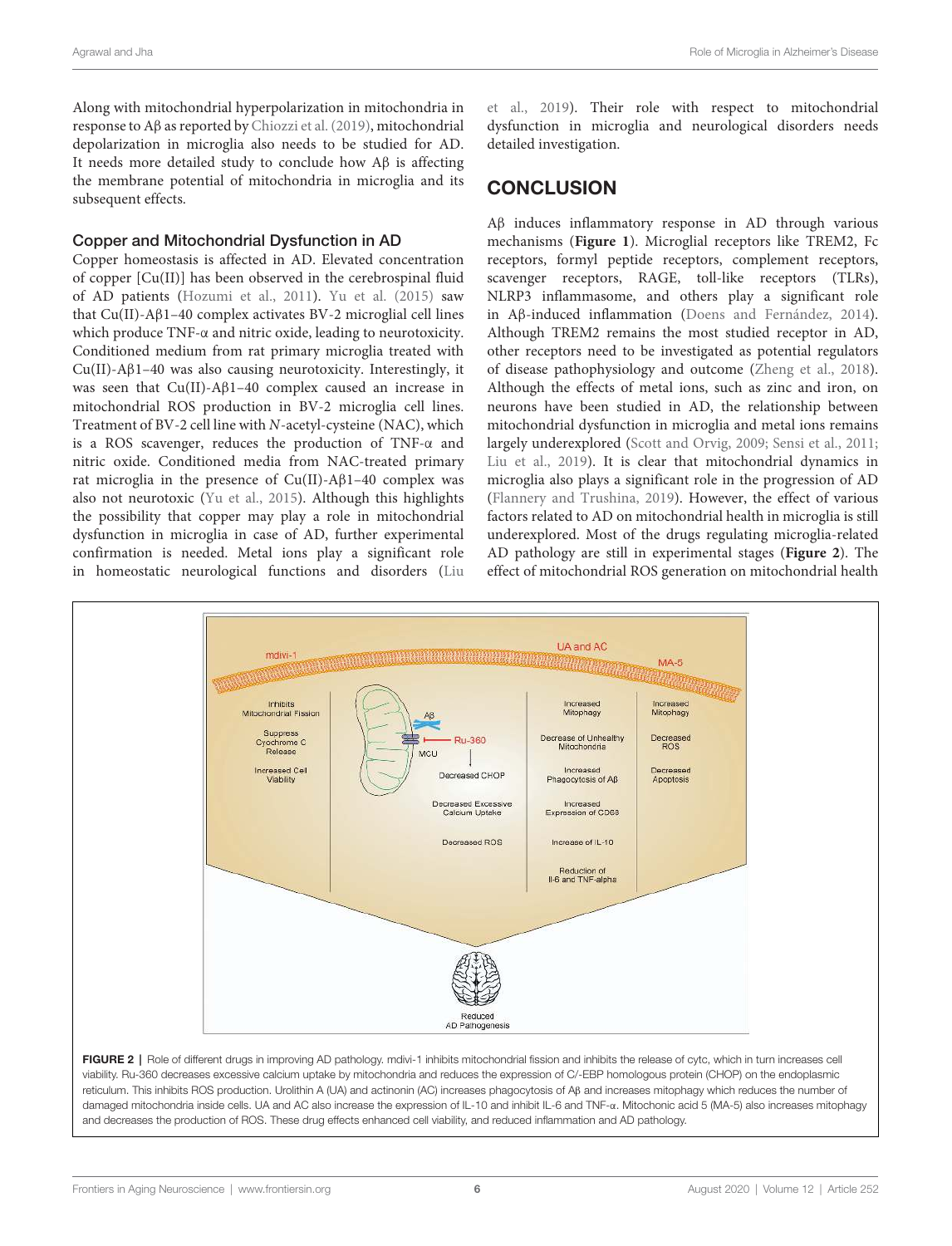and vice versa in AD is an interesting area that needs further exploration. Importantly, the role of hyperphosphorylated tau in mitochondrial health in microglia is still unexplored. Mitochondrial dysfunction in microglia is a promising area of research to better understand energy dynamics of AD. It is evident that mitochondrial dysfunction in neurons play a significant role in AD (Picone et al., 2014). However, along with the increasing number of studies, it is becoming clear that mitochondrial dysfunction in microglia contributes significantly to the pathogenesis and progression of AD. Further studies in the area may lead to therapeutic interventions to delay onset or progression of AD.

## AUTHOR CONTRIBUTIONS

IA prepared the initial article draft and images. SJ provided content expertise, overall direction, and edited and reviewed the

## **REFERENCES**

- Alzheimer's Association (2018). 2018 Alzheimer's disease facts and figures. Alzheimers Dement. 14, 367–429. doi: 10.1016/j.jalz.2018.02.001
- Baranello, R. J., Bharani, K. L., Padmaraju, V., Chopra, N., Lahiri, D. K., Greig, N. H., et al. (2015). Amyloid-β protein clearance and degradation (ABCD) pathways and their role in Alzheimer's disease. Curr. Alzheimer Res. 12, 32–46. doi: 10.2174/1567205012666141218140953
- Bemiller, S. M., McCray, T. J., Allan, K., Formica, S. V., Xu, G., Wilson, G., et al. (2017). TREM2 deficiency exacerbates tau pathology through dysregulated kinase signaling in a mouse model of tauopathy. Mol. Neurodegener. 12:74. doi: 10.1186/s13024-017-0216-6
- Bondi, M. W., Edmonds, E. C., and Salmon, D. P. (2017). Alzheimer's disease: past, present and future. J. Int. Neuropsychol. Soc. 23, 818–831. doi: 10.1017/S135561771700100X
- Carmona, S., Zahs, K., Wu, E., Dakin, K., Bras, J., and Guerreiro, R. (2018). The role of TREM2 in Alzheimer's disease and other neurodegenerative disorders. Lancet Neurol. 17, 721–730. doi: 10.1016/S1474-4422(18) 30232-1
- Cenini, G., and Voos, W. (2019). Mitochondria as potential targets in Alzheimer disease therapy: an update. Front. Pharmacol. 10:902. doi: 10.3389/fphar.2019. 00902
- Cha, M.-Y., Han, S.-H., Son, S. M., Hong, H.-S., Choi, Y.-J., Byun, J., et al. (2012). Mitochondria-specific accumulation of amyloid β induces mitochondrial dysfunction leading to apoptotic cell death. PLoS One 7:e34929. doi: 10.1371/journal.pone.0034929
- Chen, H., and Chan, D. C. (2009). Mitochondrial dynamics—fusion, fission, movement and mitophagy—in neurodegenerative diseases. Hum. Mol. Genet. 18, R169–R176. doi: 10.1093/hmg/ddp326
- Chiozzi, P., Sarti, A. C., Sanz, J. M., Giuliani, A. L., Adinolfi, E., Vultaggio-Poma, V., et al. (2019). Amyloid β-dependent mitochondrial toxicity in mouse microglia requires P2X7 receptor expression and is prevented by nimodipine. Sci. Rep. 9:6475. doi: 10.1038/s41598-019-42931-2
- Dai, C.-Q., Luo, T.-T., Luo, S.-C., Wang, J.-Q., Wang, S.-M., Bai, Y.-H., et al. (2016). p53 and mitochondrial dysfunction: novel insight of neurodegenerative diseases. J. Bioenerg. Biomembr. 48, 337–347. doi: 10.1007/s10863-016- 9669-5
- Davenport, C. M., Sevastou, I. G., Hooper, C., and Pocock, J. M. (2010). Inhibiting p53 pathways in microglia attenuates microglial-evoked neurotoxicity following exposure to Alzheimer peptides. J. Neurochem. 112, 552–563. doi: 10.1111/j.1471-4159.2009.06485.x
- De Strooper, B., and Karran, E. (2016). The cellular phase of Alzheimer's disease. Cell 164, 603–615. doi: 10.1016/j.cell.2015.12.056
- Doens, D., and Fernández, P. L. (2014). Microglia receptors and their implications in the response to amyloid β for Alzheimer's disease pathogenesis. J. Neuroinflammation 11:48. doi: 10.1186/1742-2094-11-48

article. All authors contributed to the article and approved the submitted version.

## FUNDING

SJ's laboratory was established with institutional grants from the Indian Institute of Technology, Jodhpur. The research is funded by grants from the Department of Biotechnology (BT/PR12831/MED/30/1489/2015), and the Ministry of Electronics and Information Technology, Government of India [No. 4(16)/2019-ITEA].

## ACKNOWLEDGMENTS

We acknowledge the contribution of Indian Institute of Technology, Jodhpur and Department of Biotechnology for support and funding.

- Ennerfelt, H. E., and Lukens, J. R. (2020). The role of innate immunity in Alzheimer's disease. Immunol. Rev. 1–22. doi: 10.1111/imr.12896 [Epub ahead of Print].
- Fang, E. F., Hou, Y., Palikaras, K., Adriaanse, B. A., Kerr, J. S., Yang, B., et al. (2019). Mitophagy inhibits amyloid-β and tau pathology and reverses cognitive deficits in models of Alzheimer's disease. Nat. Neurosci. 22, 401–412. doi: 10.1038/s41593-018-0332-9
- Flannery, P. J., and Trushina, E. (2019). Mitochondrial dysfunction in Alzheimer's disease and progress in mitochondria-targeted therapeutics. Curr. Behav. Neurosci. Rep. 6, 88–102. doi: 10.1007/s40473-019-00179-0
- Fu, R., Shen, Q., Xu, P., Luo, J. J., and Tang, Y. (2014). Phagocytosis of microglia in the central nervous system diseases. Mol. Neurobiol. 49, 1422–1434. doi: 10.1007/s12035-013-8620-6
- Gold, M., and El Khoury, J. (2015). β-amyloid, microglia and the inflammasome in Alzheimer's disease. Semin. immunopathol. 37, 607–611. doi: 10.1007/s00281- 015-0518-0
- Gratuze, M., Leyns, C. E. G., and Holtzman, D. M. (2018). New insights into the role of TREM2 in Alzheimer's disease. Mol. Neurodegener. 13:66. doi: 10.1186/s13024-018-0298-9
- Hansen, D. V., Hanson, J. E., and Sheng, M. (2018). Microglia in Alzheimer's disease. J. Cell Biol. 217, 459–472. doi: 10.1083/jcb.201709069
- Heneka, M. T., Kummer, M. P., Stutz, A., Delekate, A., Schwartz, S., Vieira-Saecker, A., et al. (2013). NLRP3 is activated in Alzheimer's disease and contributes to pathology in APP/PS1 mice. Nature 493, 674–678. doi: 10.1038/nature11729
- Hozumi, I., Hasegawa, T., Honda, A., Ozawa, K., Hayashi, Y., Hashimoto, K., et al. (2011). Patterns of levels of biological metals in CSF differ among neurodegenerative diseases. J. Neurol. Sci. 303, 95–99. doi: 10.1016/j.jns.2011. 01.003
- Ip, W. K. E., Hoshi, N., Shouval, D. S., Snapper, S., and Medzhitov, R. (2017). Anti-inflammatory effect of IL-10 mediated by metabolic reprogramming of macrophages. Science 356, 513–519. doi: 10.1126/science.aal3535
- Iqbal, K., del C. Alonso, A., Chen, S., Chohan, M. O., El-Akkad, E., Gong, C.-X., et al. (2005). Tau pathology in Alzheimer disease and other tauopathies. Biochim. Biophys. Acta. 1739, 198–210. doi: 10.1016/j.bbadis.2004.09.008
- Iqbal, K., Liu, F., Gong, C. X., and Grundke-Iqbal, I. (2010). Tau in Alzheimer disease and related tauopathies. Curr. Alzheimer Res. 7, 656–664. doi: 10.2174/156720510793611592
- Jay, T. R., von Saucken, V. E., and Landreth, G. E. (2017). TREM2 in neurodegenerative diseases. Mol. Neurodegener. 12:56. doi: 10.1186/s13024- 017-0197-5
- Jin, S. C., Benitez, B. A., Karch, C. M., Cooper, B., Skorupa, T., Carrell, D., et al. (2014). Coding variants in TREM2 increase risk for Alzheimer's disease. Hum. Mol. Genet. 23, 5838–5846. doi: 10.1093/hmg/ddu277
- Kanemitsu, H., Tomiyama, T., and Mori, H. (2003). Human neprilysin is capable of degrading amyloid β peptide not only in the monomeric form but also the